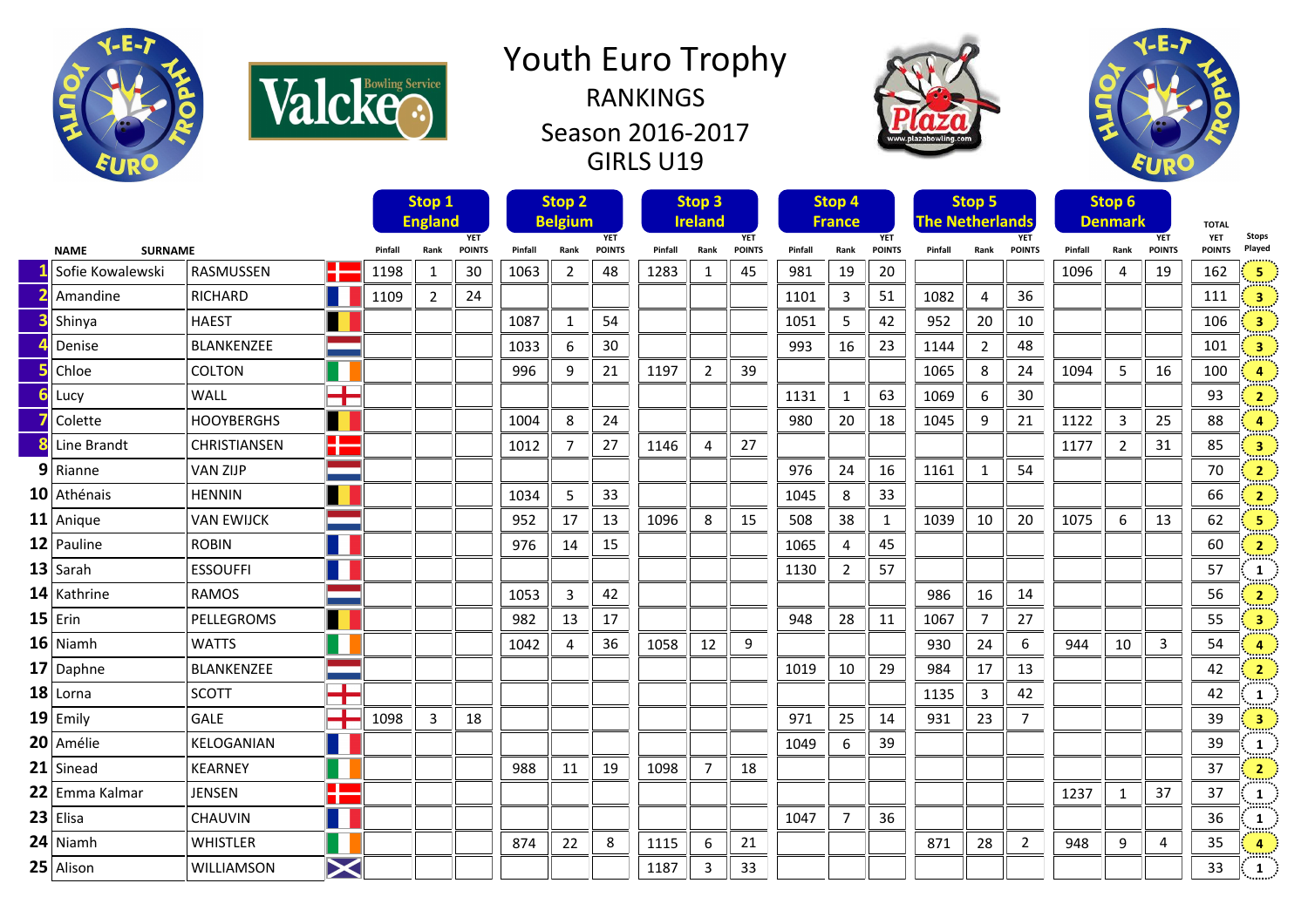| 26 Nicky     | RIEGMAN            |                |     |   |    |     |    |                |      |    |    |      |    |                | 1071 | 5  | 33 |      |                |    | 33 | $\frac{1}{2}$                                           |
|--------------|--------------------|----------------|-----|---|----|-----|----|----------------|------|----|----|------|----|----------------|------|----|----|------|----------------|----|----|---------------------------------------------------------|
| 27 Bianca    | <b>BROMMER</b>     |                |     |   |    | 976 | 15 | 16             |      |    |    |      |    |                | 992  | 14 | 16 |      |                |    | 32 | $\frac{2}{\pi}$                                         |
| 28 Angéline  | <b>FOUQUET</b>     | T              |     |   |    |     |    |                |      |    |    | 1040 | 9  | 30             |      |    |    |      |                |    | 30 | $\frac{1}{\sin \pi}$                                    |
| $29$ Gu-anne | VAN DEN HEUVEL     |                |     |   |    | 854 | 24 | 6              |      |    |    | 983  | 18 | 21             | 816  | 29 | 1  |      |                |    | 28 | $\frac{3}{2}$                                           |
| 30 Mélanie   | <b>BERTHOMIERE</b> | $\mathbb{R}^n$ |     |   |    |     |    |                |      |    |    | 1016 | 11 | 28             |      |    |    |      |                |    | 28 | $\frac{1}{2}$                                           |
| $31$ Cécile  | ARNAUD             | $\blacksquare$ |     |   |    |     |    |                |      |    |    | 1009 | 12 | 27             |      |    |    |      |                |    | 27 | $\frac{1}{2}$                                           |
| 32 Estelle   | <b>BAIN</b>        | L              |     |   |    |     |    |                |      |    |    | 1002 | 14 | 26             |      |    |    |      |                |    | 26 | $\frac{1}{2}$                                           |
| 33 Dominique | <b>BEVERDAM</b>    |                |     |   |    |     |    |                |      |    |    | 1002 | 13 | 25             |      |    |    |      |                |    | 25 | $\frac{1}{\min}$                                        |
| 34 Mylene    | <b>MULDER</b>      |                |     |   |    | 872 | 23 | $\overline{7}$ |      |    |    |      |    |                | 1001 | 13 | 17 |      |                |    | 24 | $\frac{2}{\sqrt{2}}$                                    |
| 35 Felicia   | SVENSON            | 55             |     |   |    |     |    |                | 1117 | 5  | 24 |      |    |                |      |    |    |      |                |    | 24 | $\frac{1}{2}$                                           |
| 36 Marie     | <b>MATCZAK</b>     | $\mathbf{I}$   |     |   |    |     |    |                |      |    |    | 999  | 15 | 24             |      |    |    |      |                |    | 24 | $\frac{1}{\min_{i}}$                                    |
| $37$ Hannah  | <b>DEMPSEY</b>     | U              |     |   |    | 938 | 19 | 11             | 1075 | 10 | 11 |      |    |                |      |    |    |      |                |    | 22 | $\begin{bmatrix} 2 \end{bmatrix}$                       |
| 38 Abigaël   | <b>BETIGNIES</b>   | H              |     |   |    |     |    |                |      |    |    | 992  | 17 | 22             |      |    |    |      |                |    | 22 | $\frac{1}{2}$                                           |
| $39$ Inge    | VANEROM            |                |     |   |    | 992 | 10 | 20             |      |    |    |      |    |                |      |    |    |      |                |    | 20 | $\frac{1}{\text{max}}$                                  |
| 40 Laura     | <b>GARCIA</b>      | $\blacksquare$ |     |   |    |     |    |                |      |    |    | 980  | 21 | 19             |      |    |    |      |                |    | 19 | $\frac{1}{2}$                                           |
| $41$ Inès    | <b>DOMAC</b>       |                |     |   |    |     |    |                |      |    |    |      |    |                | 1014 | 11 | 19 |      |                |    | 19 | $\frac{1}{\sin \pi}$                                    |
| $42$ Cathy   | <b>JAEGER</b>      |                |     |   |    | 983 | 12 | 18             |      |    |    |      |    |                |      |    |    |      |                |    | 18 | $\frac{1}{2}$                                           |
| 43 Alessia   | <b>BONACCORSI</b>  |                |     |   |    |     |    |                |      |    |    |      |    |                | 1004 | 12 | 18 |      |                |    | 18 | $\frac{1}{\sin \pi}$                                    |
| 44 Marion    | <b>BODART</b>      |                | 946 | 4 | 12 | 829 | 27 | $\mathbf{3}$   |      |    |    | 781  | 37 | $\overline{2}$ |      |    |    |      |                |    | 17 | $\frac{3}{2}$                                           |
| 45 Amélie    | <b>DESPRES</b>     |                |     |   |    |     |    |                |      |    |    | 979  | 22 | 17             |      |    |    |      |                |    | 17 | $\frac{1}{\min}$                                        |
| 46 Maroucha  | <b>STAM</b>        |                |     |   |    | 892 | 20 | 10             |      |    |    |      |    |                | 924  | 26 | 5  |      |                |    | 15 | $\frac{2}{2}$                                           |
| 47 Chloé     | COUTAREL           | L              |     |   |    |     |    |                |      |    |    | 976  | 23 | 15             |      |    |    |      |                |    | 15 | $\begin{pmatrix} 1 \ \cdots \end{pmatrix}$              |
| 48 Suzanne   | ELLERMEIJER        |                |     |   |    |     |    |                |      |    |    |      |    |                | 987  | 15 | 15 |      |                |    | 15 | $\frac{1}{2}$                                           |
| 49 Jolien    | <b>THYS</b>        | U              |     |   |    | 972 | 16 | 14             |      |    |    |      |    |                |      |    |    |      |                |    | 14 | $\frac{1}{\cdots}$                                      |
| 50 Candice   | <b>GROMADZIK</b>   | Ш              |     |   |    |     |    |                |      |    |    | 953  | 26 | 13             |      |    |    |      |                |    | 13 | $\frac{1}{2}$                                           |
| 51 Rani      | JAEGER             | $\blacksquare$ |     |   |    | 944 | 18 | 12             |      |    |    |      |    |                |      |    |    |      |                |    | 12 | $\frac{1}{\min}$                                        |
| 52 Kellie    | MC DONALD          |                |     |   |    |     |    |                | 1090 | 9  | 12 |      |    |                |      |    |    |      |                |    | 12 |                                                         |
| $53$ Axelle  | <b>MERCIER</b>     |                |     |   |    |     |    |                |      |    |    | 951  | 27 | 12             |      |    |    |      |                |    | 12 | $\begin{pmatrix} 1 \\ 1 \end{pmatrix}$                  |
| 54 Amanda    | <b>BEVERS</b>      |                |     |   |    |     |    |                |      |    |    |      |    |                | 966  | 18 | 12 |      |                |    | 12 | $\frac{1}{\sin \theta}$                                 |
| 55 Nienke    | <b>BORSTLAP</b>    |                |     |   |    |     |    |                |      |    |    |      |    |                | 955  | 19 | 11 |      |                |    | 11 | $\frac{1}{2}$                                           |
| $56$ Sarah   | <b>FOLEY</b>       |                |     |   |    |     |    |                | 1065 | 11 | 10 |      |    |                |      |    |    |      |                |    | 10 | $\mathbf{1}$                                            |
| 57 Alexandra | <b>FOUCHE</b>      |                |     |   |    |     |    |                |      |    |    | 947  | 29 | 10             |      |    |    |      |                |    | 10 | $\frac{1}{\text{max}}$                                  |
| $58$ Gry     | MÅNSSON            | H              |     |   |    |     |    |                |      |    |    |      |    |                |      |    |    | 1006 | $\overline{7}$ | 10 | 10 | $\frac{1}{\sinh^2}$                                     |
| 59 Leanne    | SPIVEY             | ╈              | 941 | 5 | 9  |     |    |                |      |    |    |      |    |                |      |    |    |      |                |    | 9  | $\left  \begin{array}{c} 1 \ \end{array} \right\rangle$ |
| 60 Anouk     | KEIZER             |                |     |   |    | 875 | 21 | 9              |      |    |    |      |    |                |      |    |    |      |                |    | 9  | $\begin{pmatrix} 1 \end{pmatrix}$                       |